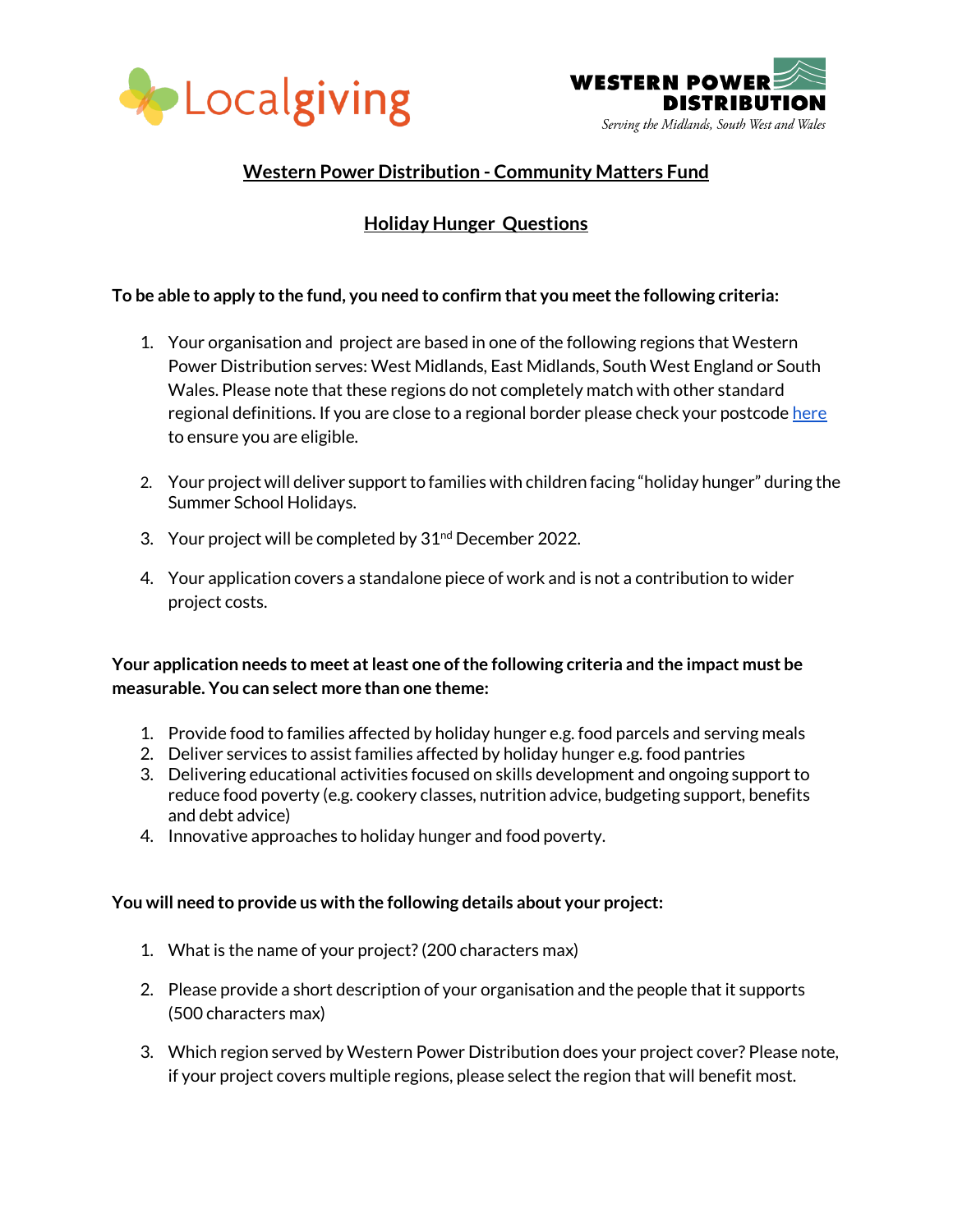



- a. East Midlands
- b. South Wales
- c. South West
- d. West Midlands
- 4. Describe the project that you are requesting funding for. Please be specific on how the project meets the funding theme, how the funding will be spent, and how the project will be delivered (1,000 characters max)
- 5. How do you know these activities are needed? (500 characters max)
- 6. What track record do you have of delivering similar projects and supporting community groups or people? (500 characters max)
- 7. Do you have the skills within your organisation to deliver this project or will you be working with specialist partners or suppliers? If the latter, please name the partners or suppliers you will or hope to work with (500 characters max)
- 8. If your project does not take place at the registered address for your organisation, please provide us with the postcode where this project takes place (optional)

## **You need to provide us with the following details about the impact of your project:**

- 1. Please estimate how many people will be supported through this project
- 2. What impact will the project have on families with children affected by holiday hunger? (500 characters max)
- 3. Please provide three measurable outcomes outlining the impact of your project
	- a. For example:
		- *i. 100 food parcels will be distributed to families in need*
		- *ii. 80% of participants will state that they have learned how to shop for food on a budget*
		- *iii. 75% of participants will develop their cookery skills to feed their family at a reduced cost*
- 4. Which of the following beneficiary groups will benefit from your project? Please select the t*hree most relevant:*
	- a. Children or young people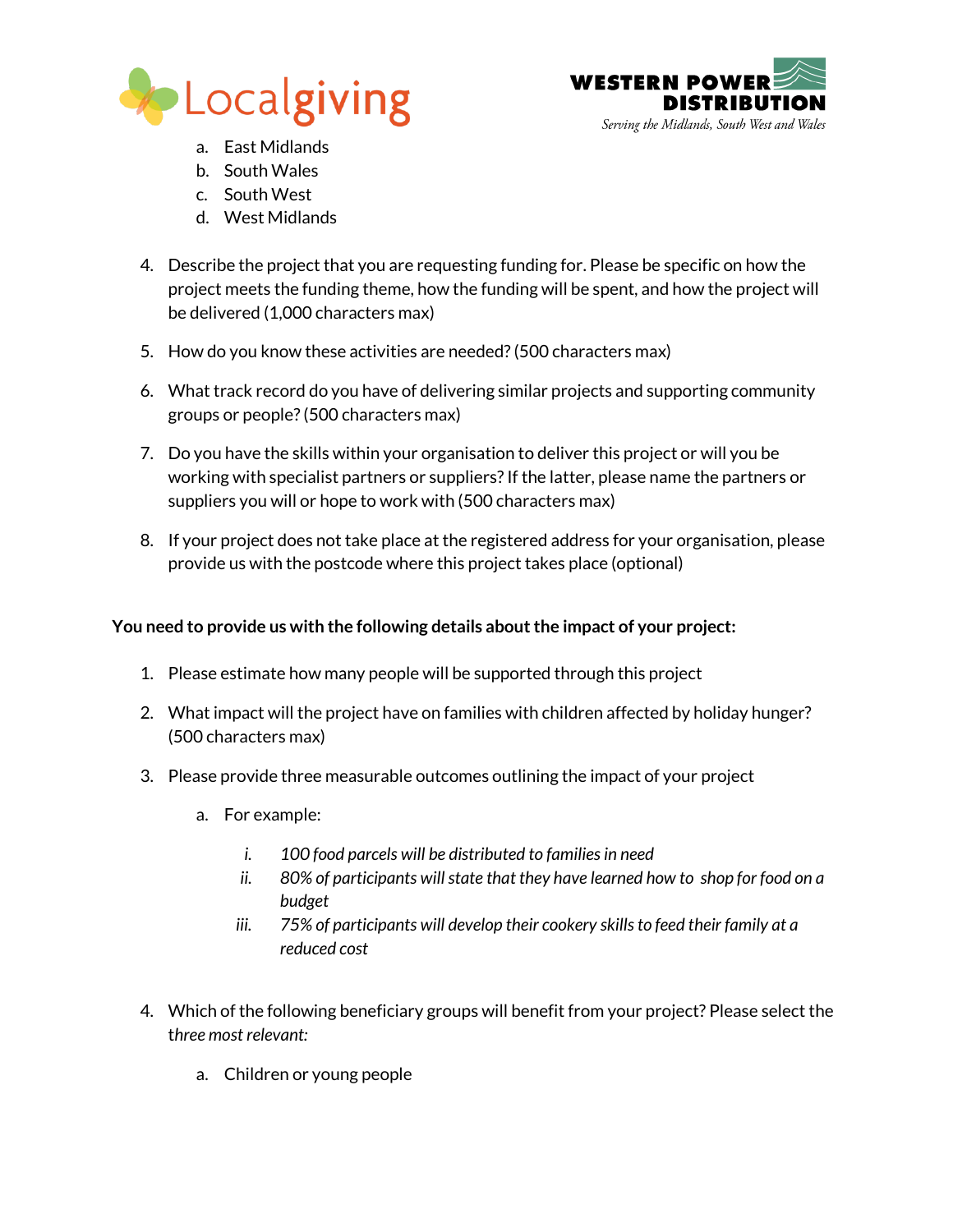

![](_page_2_Picture_1.jpeg)

- b. Older people
- c. Women and girls
- d. People with physical disabilities
- e. People with learning disabilities
- f. People who are experiencing racial inequity
- g. People who are refugees, asylum seekers or migrants
- h. People who are LGBTQAI+
- i. People who are experiencing mental health problems
- j. People who are educationally disadvantaged
- k. People who are economically disadvantaged
- l. People who are currently not physically active
- m. People who are in recovery from addiction
- n. People who are survivors of domestic abuse
- o. People who are at risk of or experiencing homelessness
- p. Children and young people who are looked after or in care
- q. None of the above

### **You need to provide us with the following details about the budget of your project:**

- 1. What is the total amount of funding that you are requesting through the Community Matters Fund?
- 2. Please break down the different costs associated with this project into the three following areas:
	- a. Item (100 characters)
	- b. Description (500 characters)
	- c. Value (£)

### **You need to provide us with this additional information:**